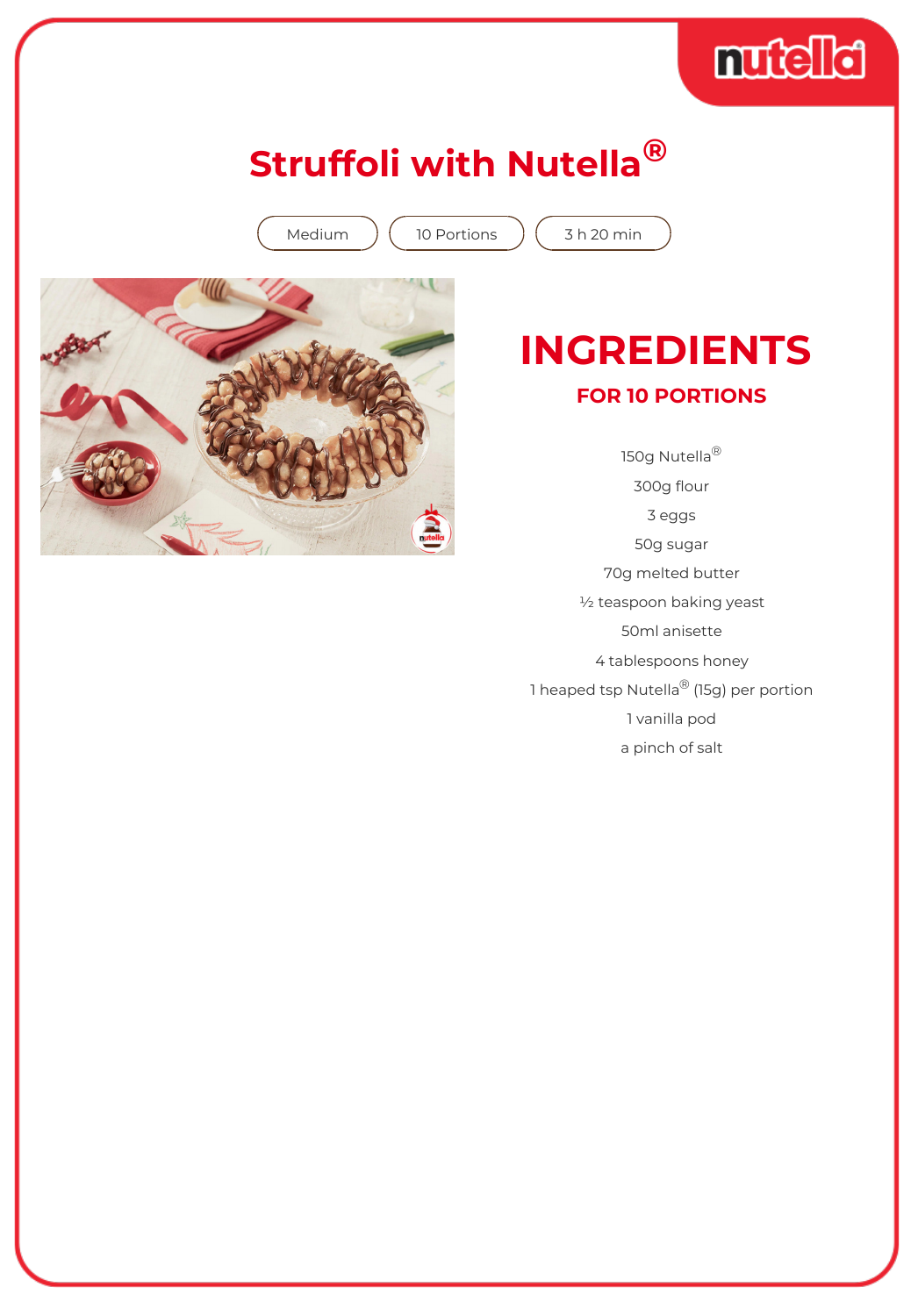

#### **METHOD**

**2**

**3**



Mix the flour with the eggs, the melted butter, the sugar, the yeast, the salt, the anisette and vanilla in order to obtain a soft and elastic dough

Let it rest for minimum 2 hours and a half in the fridge wrapped in a plastic film. The longer it rests, the softer the struffoli heart will be

Take the dough and make many little strings of the same thickness than a finger

Cut those strings into 2cm cubes and place them on a surface that has been dusted with flour

Fill a pot with abundant oil and heat it at a high temperature (170°C) without smoking though. Successively pour the cubes in to fry

Remove them with a skimmer

Drain them and let them dry on paper towel